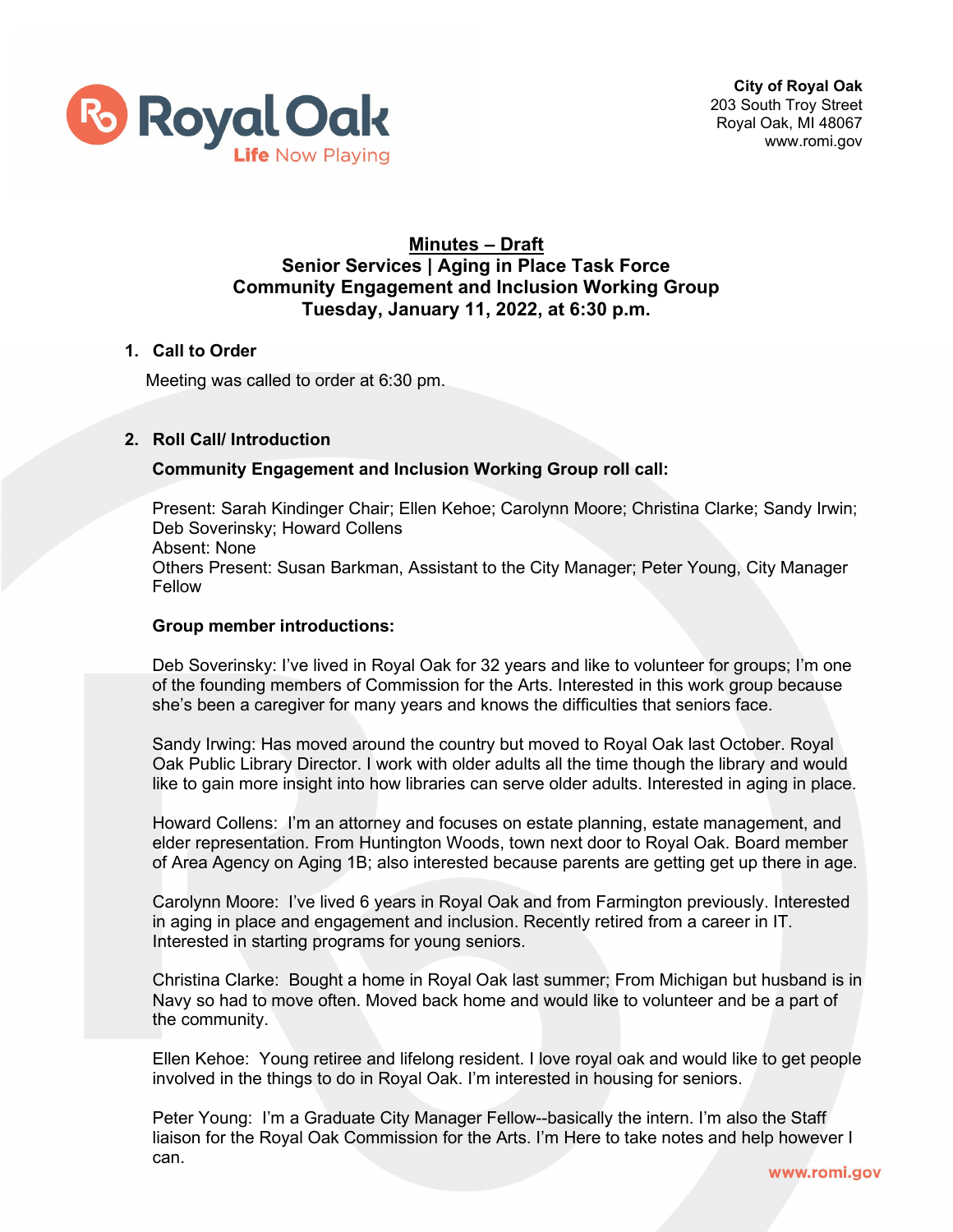Susan Barkman: Staff liaison for aging in place; grew up in Michigan; spent last 16 years in CO. Technical host for the meeting.

Sarah: Chair of the Community Engagement and Inclusion Working Group. Also on the Parks Rec advisory board and functioning as the Parks and Rec liaison on this board. Interested in creating a livable community for all.

#### **Questions and discussion:**

Over the next 6 months charged to create action items What is community engagement? The community engagement domain is: Civic participation, social partition, and respect and social inclusion.

We're going to have 6 meetings. There may be homework. Start thinking about the other groups we may want to hear from. Today we will talk about our goals for this group.

Deb: How many in this group are over 62? We have a different viewpoint than people are younger than us.

Sarah: We have different perspectives. We want to keep in mind people of different age groups present and future.

Deb: Not sure what the set goals are. I've seen a lot of changes and not sure if I'm happy about it. The things we're focusing on now we should have focused on 20 years ago. City focuses on the wrong things that aren't for older people.

Sarah: Focus on the things we can look forward to and see how we can impact future change.

### **3. Elect co-chair**

Motion: Elect Howard Collens as co-chair Motion by: Sarah Kindinger Aye: All Nay: None Passes Unanimously.

#### **4. Setting ground rules**

What are some of our ground rules?

Assume best intentions. Respect people's opinions. Don't interrupt when people are speaking. Raise a hand when you want to talk. Try to be openminded. Be honest and open.

#### **5. Summary of domain data**

#### **Discussion about community engagement and inclusion data:**

- Deb: Didn't realize parking was such a big deal. Wish more people had participated in the survey. Liked that people's comments were in it.
- Carolynn: Survey didn't really point to major issues to address.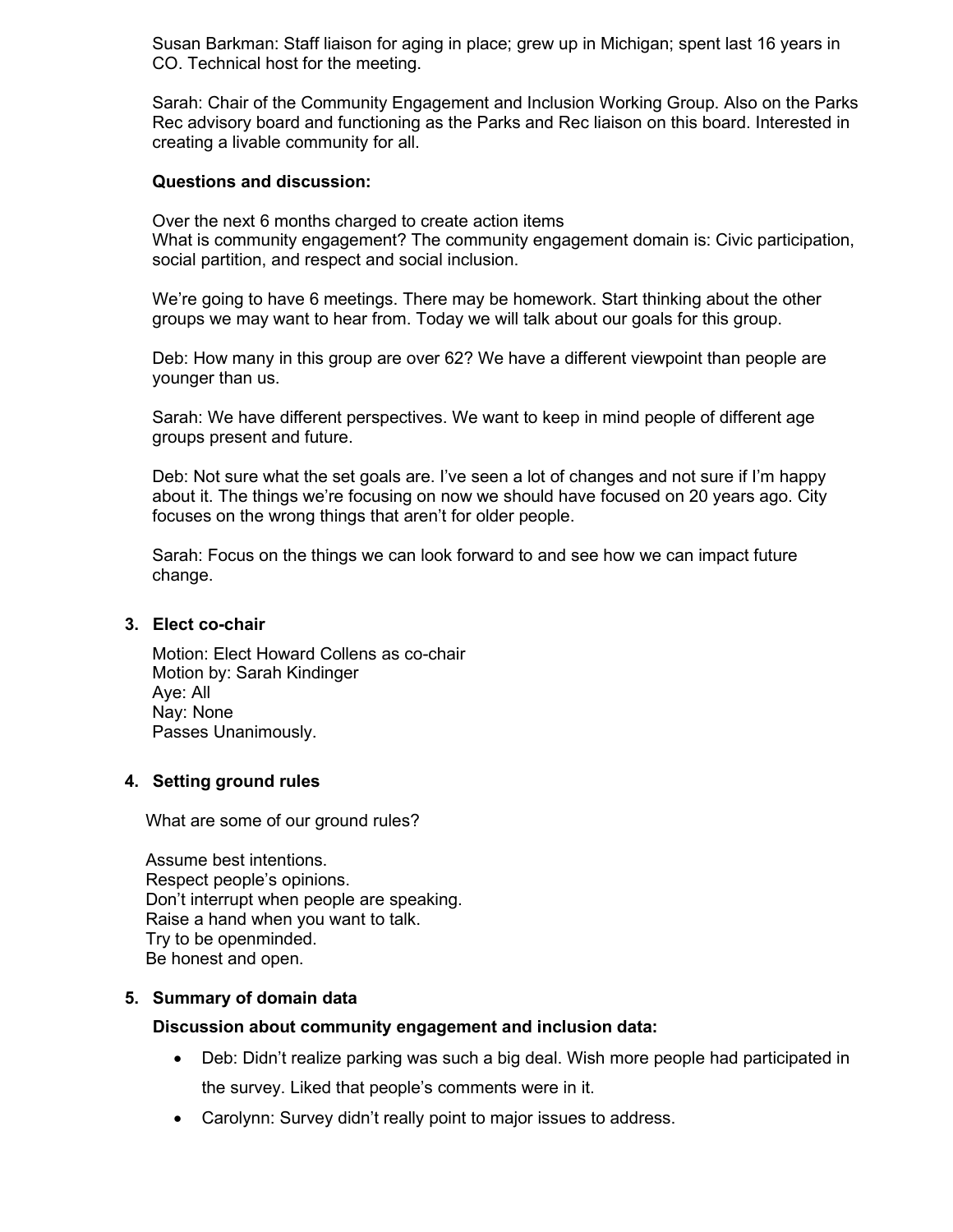- Howard: 27% felt not connected to community. Not sure if that a large number or small number and is it reflective of the general population. It could be a larger percent when considering the people that aren't involved.
- Sarah: I think it comes down to right fit and where they get information. There could be difficulty in finding information.
- Howard: If this is percent is true, then this should be a motivating factor for the work group. It struck me as the most negative data point.
- Deb: Many of the replies came from before the pandemic and spread into last year. The city had a lot of engaging things; summer concerts and other events stopped because of pandemic. The pandemic makes it hard.
- Sarah: Question 19 on page 32 is where the community connection data point is found.
- Carolynn: The survey could have detailed feelings prior to the pandemic.
- Sandy: Goal—identify revive and revitalize popular senior activities. Find out what seniors were doing and bring those back.
- Howard: The survey page 17 lays out areas of focus.
- Christina: Look at existing events and asking if they're accessible because of mobility issues
- Carolynn: Senior category has a wide range; better to consider different interests over ages because of the wide range.
- Howard: "Go-go", "slow-go", and "no-go" are helpful ways to group people that include more than seniors.
- Deb: Concerned about seniors that don't get out of their homes; no one comes to see them. Agree that each group of seniors has different needs and perspectives.
- Sarah: I like Howard's idea.
- Ellen: Agrees with Howard.
- Sandy: Agrees with all of that. Also concerned about people being homebound. It is important to build social infrastructure to care for people aging in place.
- Deb: Has conversations with friends about aging with them in a communal home.
- Carolynn: Neighbors don't know neighbors anymore. Not sure what building social infrastructure would look like.
- Sandy: Part of it what cities provide for residents. Government provided spaces are areas people can meet and congregate. We can identify what kind of activities can bring people out of their homes. We identify strategies, tools, and actions to build social infrastructure.
- Christina: Would love to have a neighbor-to-neighbor program.
- Carolynn: Build things in parks for a wider age range and not just for children.